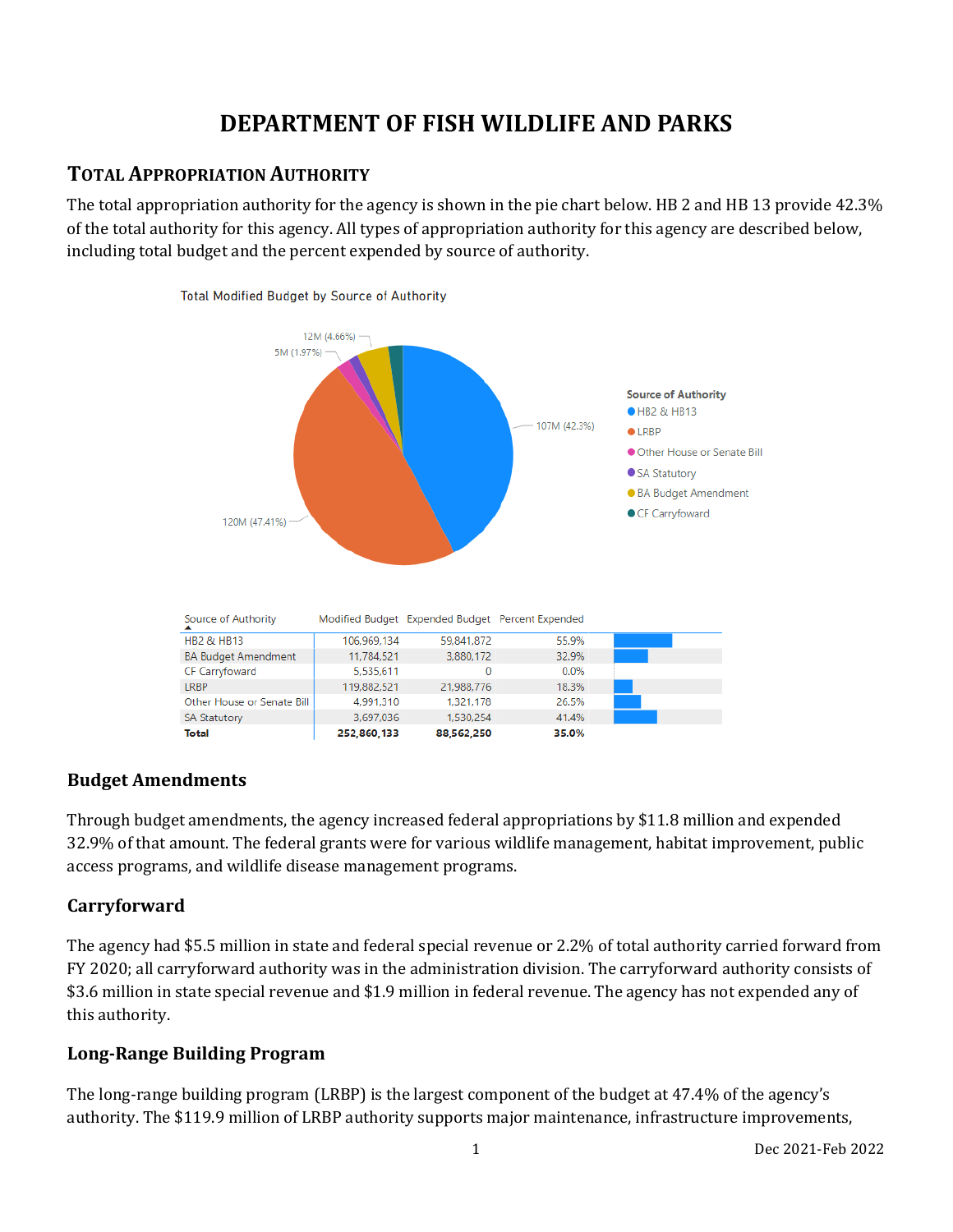new construction, acquisition of access to public lands, the Habitat Montana program, and fishing access site acquisition and improvement. Authority for the long-range program, unlike HB 2 authority, is continuing; unexpended authority is re-appropriated for its original purpose until the project is completed.

For more information on long range building projects, see the infrastructure table at: <https://leg.mt.gov/lfd/budget-tools/>

## **Other Bills**

Other bills support 2.0% or \$5.0 million of the agency's budget, \$1.3 million or 26.5% of this authority has been expended.

- HB 701 Marijuana revenues to support non-game wildlife and parks programs, \$1.3 million, unexpended
- HB 637 Generally revise fish, wildlife, and parks laws
	- **-** Purchase and release of pheasants on state lands, \$1.0 million, unexpended
	- **-** Federal authority for block management programs, \$350,000 budgeted, 100% expended
- HB 10 Fish, Wildlife, and Parks automated licensing system, \$2.3 million, 41.5% or \$971,200 expended

#### **Statutory Appropriations**

Expenditure of statutory appropriations for the agency total \$1.2 million in state special revenue and \$283,895 in federal revenue. The Department of Fish, Wildlife, and Parks receives 6.5% of the revenue from the lodging facility use tax for maintenance of state park facilities. Statutory authority for payments in lieu of taxes (PILT), funded with state and federal special revenue, provides payments to counties and other local governments to offset losses in tax revenues due to the presence of substantial acreage of state or federal land in their jurisdictions.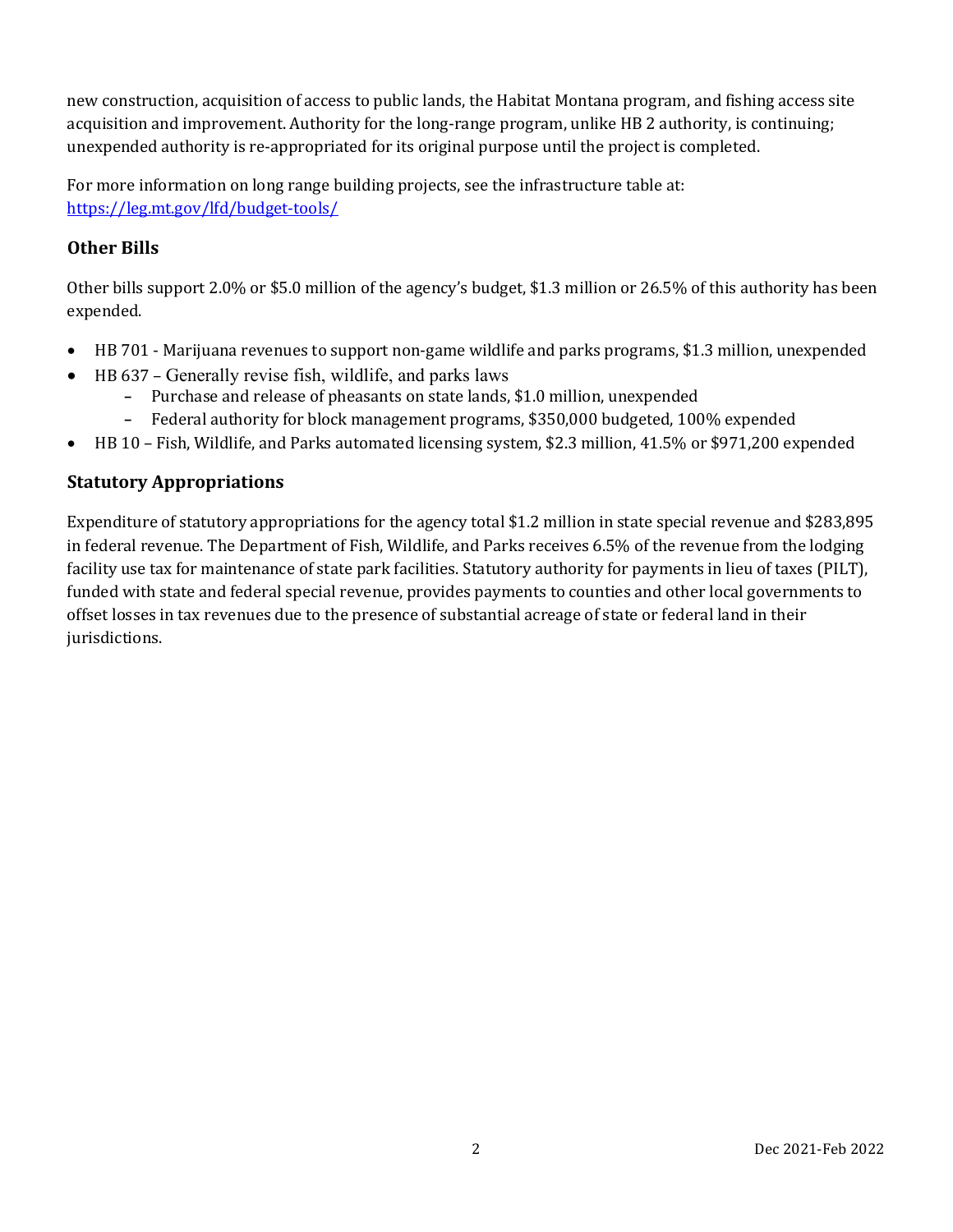## **HB 2 BUDGET MODIFICATIONS**

The following chart shows the HB 2 budget as passed by the legislature, including the pay plan, and the HB 2 modified budget through February 28, 2022. Net modifications to the budget include operating plan changes from one expenditure account to another, program transfers, reorganizations, and agency transfers of authority. The positive modifications and negative modifications are shown by program, expenditure account, and fund type.

| Legislative Budget Compared to Modified Budget - HB 2 Only |                                            |                                 |                          |  |  |  |
|------------------------------------------------------------|--------------------------------------------|---------------------------------|--------------------------|--|--|--|
| Agency Name                                                | December Modified March Modified<br>Budget | Budget                          | Net Modifications        |  |  |  |
| Dept. of Fish, Wildlife & Parks<br>$\Box$                  | 106,969,134                                | 106,969,134                     | 0                        |  |  |  |
| <b>ADMINISTRATION</b>                                      | 19.141.890                                 | 18.058.154                      | $-1.083.736$             |  |  |  |
| COMMUNICATION & EDUCATION DIV                              | 4.784.623                                  | 4.792.592                       | 7.969                    |  |  |  |
| <b>ENFORCEMENT DIVISION</b>                                | 13.187.809                                 | 13.663.950                      | 476.141                  |  |  |  |
| <b>FISHERIES DIVISION</b>                                  | 22.731.912                                 | 22,864,779                      | 132.867                  |  |  |  |
| PARKS & OUTDOOR REC DIV                                    | 23.303.431                                 | 23.431.354                      | 127.923                  |  |  |  |
| <b>TECHNICAL SERVICES DIVISION</b>                         | 7.780.943                                  | 8.046.951                       | 266,008                  |  |  |  |
| <b>WILDLIFE DIVISION</b>                                   | 16.038.526                                 | 16.111.354                      | 72.828                   |  |  |  |
| <b>Total</b>                                               | 106,969,134                                | 106,969,134                     | 0                        |  |  |  |
| Expenditure                                                | December Modified March Modified<br>Budget | <b>Budget</b>                   | <b>Net Modifications</b> |  |  |  |
| 61000 Personal Services                                    | 58,277,886                                 | 58.196.479                      | $-81.407$                |  |  |  |
| 62000 Operating Expenses                                   | 43.715.859                                 | 43.797.266                      | 81.407                   |  |  |  |
| 63000 Equipment & Intangible Assets                        | 997.938                                    | 997.938                         |                          |  |  |  |
| 66000 Grants                                               | 1.509.468                                  | 1.509.468                       |                          |  |  |  |
| 67000 Benefits & Claims                                    | 16,800                                     | 16,800                          |                          |  |  |  |
| 68000 Transfers-out                                        | 2,423,257                                  | 2.423.257                       |                          |  |  |  |
| 69000 Debt Service                                         | 27.926                                     | 27.926                          |                          |  |  |  |
| <b>Fund Type</b>                                           | December<br>Modified Budget                | March Modified<br><b>Budget</b> | <b>Net Modifications</b> |  |  |  |
| 02 State/Other Spec Rev                                    | 78,521,369                                 | 78.521.369                      | 0                        |  |  |  |
| 03 Fed/Other Spec Rev                                      | 28,447,765                                 | 28,447,765                      | $\Omega$                 |  |  |  |

Over the previous three months, no net changes were made to the \$106.9 million HB 2 budget for FY 2022.

Transfers of authority moved budgeted FTE for aircraft operations from the wildlife division to the administration division. Other program transfers reallocated authority for personal services and operating expenses from the administrative division to all other division in the agency. These program transfers resulted in a net transfer of \$81,407 in authority from personal services to operating expenses.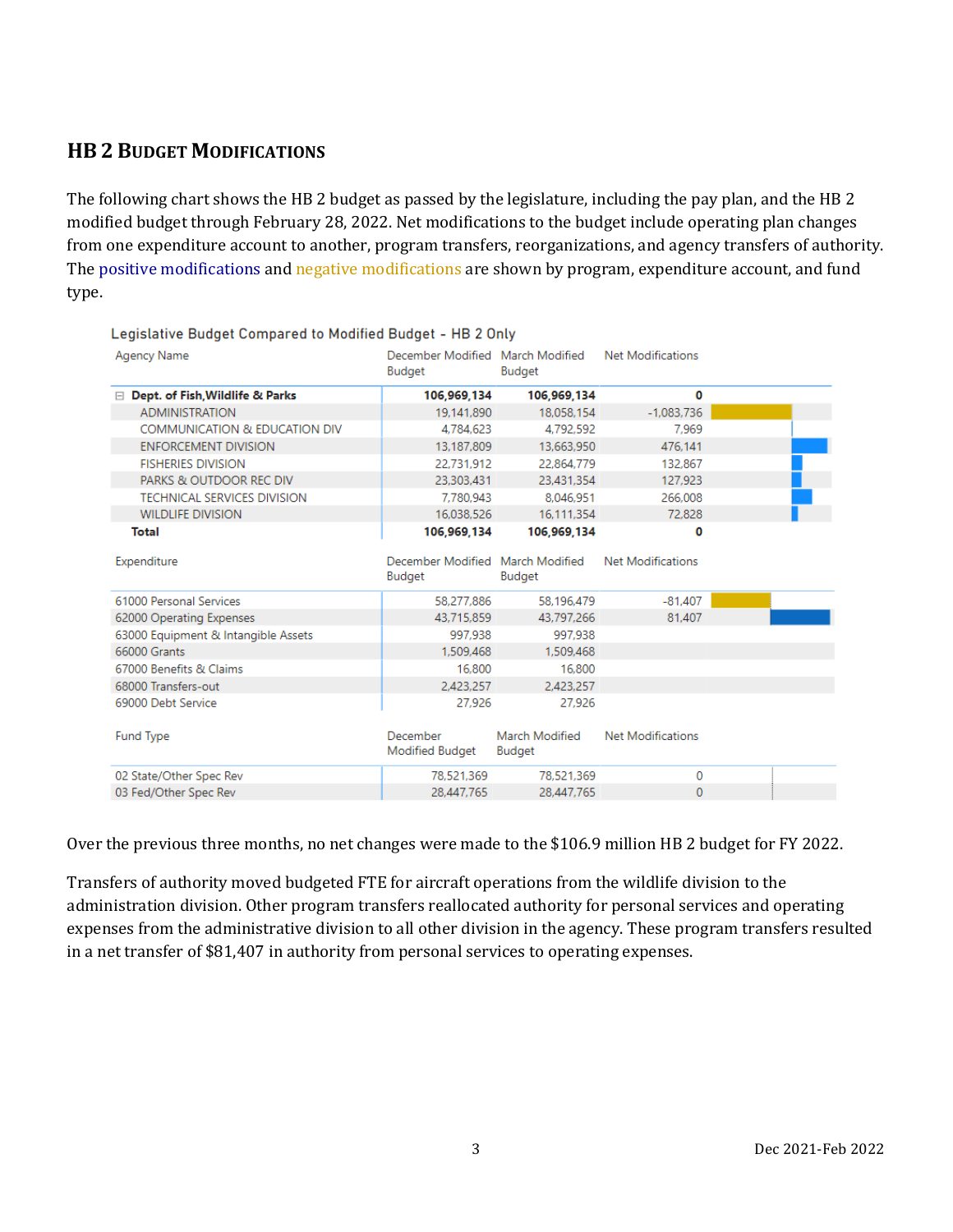## **HB 2 APPROPRIATION AUTHORITY**

The following chart shows the appropriated budget for the agency compared to expenditures through February 2022.



#### Expended Budget and Remaining Budget by Fund Type - HB 2 Only

#### Personal Services

The agency was budgeted \$58.2 million in personal services to fund 756.89 FTE. The agency has expended 62.7% of that appropriation through February. By comparison, in the three previous biennia, expenditure rates for personal services have averaged 64.3% over the same time period.

#### **Operations**

The agency expended 50.2% of the \$43.8 million budgeted for operations through February; this compares to an average expenditure rate of 52.1% over the previous three biennia during the same time period.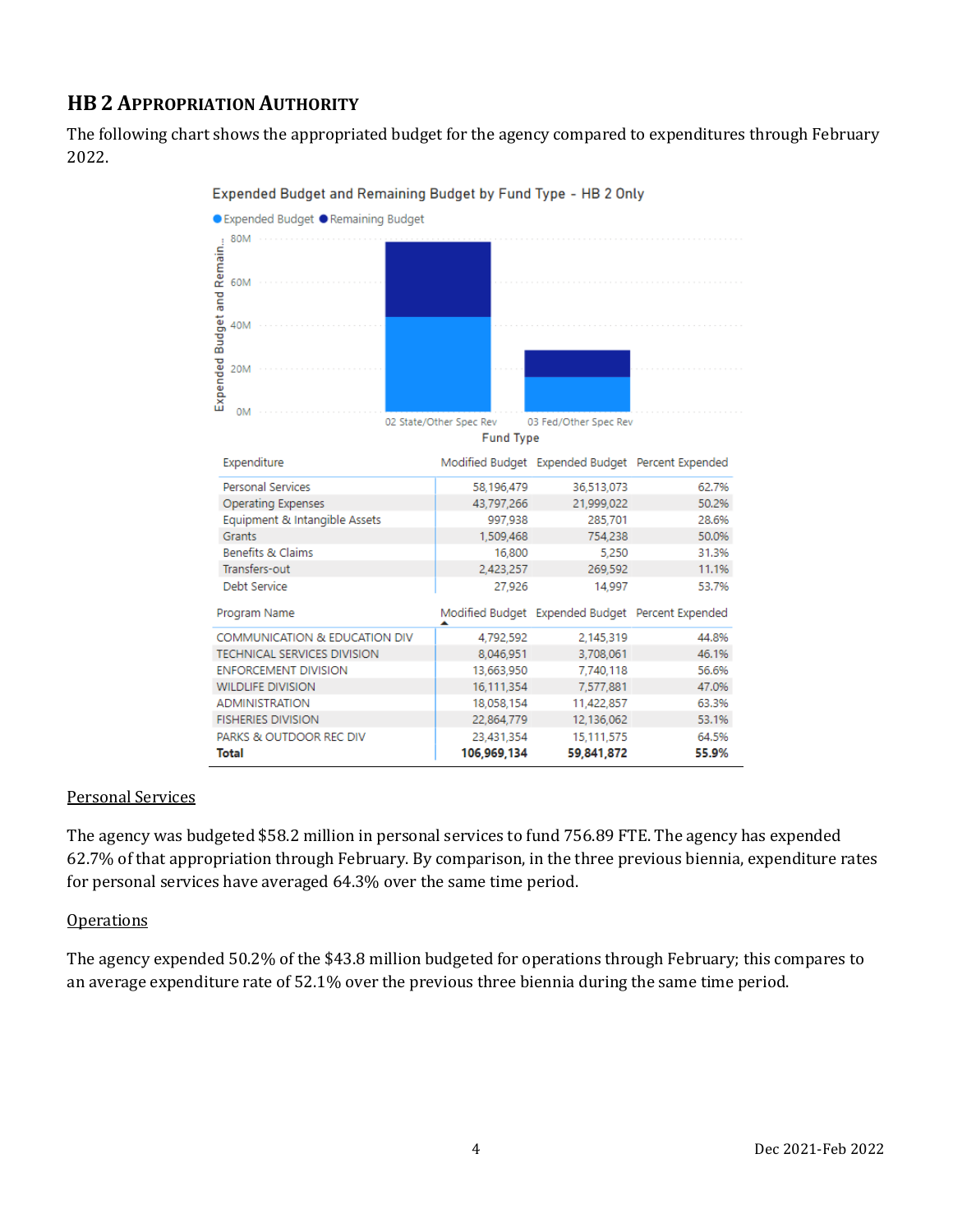## **Grants**

The agency expended 50.0% of the \$1.5 million budgeted for grants. In the three previous biennia, the agency has expended 35.5% through February. State special revenue grants of \$355,000 were made to snowmobile clubs for trail maintenance and operation, \$70,000 in state special revenue grants supported shooting ranges. Other grants of state special revenue totaled \$53,000. Federal grants passed through by the agency totaled \$276,400.

## **Transfers**

The agency expended 11.1% of the \$2.4 million budgeted for transfers. In the three previous biennia, the agency has expended 35.9% through February. Transfers of state and federal special revenue totaling \$225,200 was transferred to the Department of Natural Resources for Sage Grouse Programs, \$42,000 were transferred to the Department of Military Affairs for search and rescue operations.

## **Personal Services**



The following chart shows the filled and vacant FTE within the agency as of February 2022.

## *Total FTE*

The Department of Fish, Wildlife and Parks has 756.89 FTE funded in HB 2; each division is staffed as follows:

- Technical services division 38.00 FTE
- Fisheries division 191.53 FTE
- Enforcement division 119.50 FTE
- Wildlife division 105.35 FTE
- Parks and recreation division 148.48 FTE
- Communication and education division 27.50 FTE
- Administration division 126.53 FTE

## *Utilization Rate*

Of the total personal hours available, the agency has utilized 100.8%, a decrease from the utilization rate in the first quarter of 105.0%. Over-utilization in the first quarter of the year occurred primarily in those divisions that support outdoor activities, including parks and recreation, fisheries, and wildlife divisions which had a combined utilization rate of 104.4%. All other programs combined had a utilization rate of 95.7%.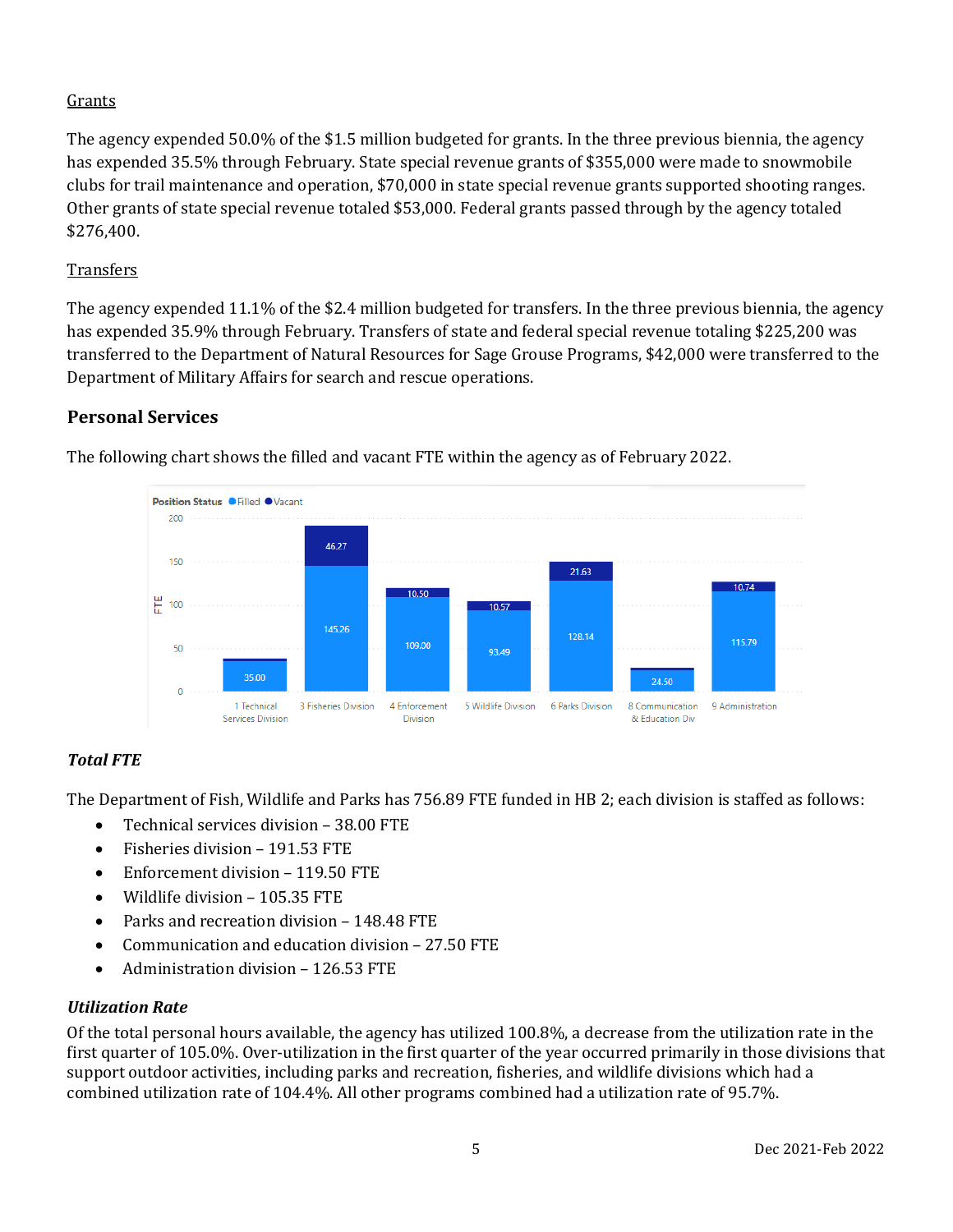#### *Vacancies*

Vacant positions increased by 10.2 FTE over the last quarter to 105.7 FTE. Vacant full-time positions total 95.00 FTE, and part-time positions total 10.8 FTE.

Inspectors and program manager for aquatic and invasive species (AIS), totaling 35.2 FTE, are currently vacant. Most have been vacant for seven months or less, although several AIS positions have been vacant for as long as two years. Vacant game warden positions total 8.00 FTE; most of these positions have been vacant for less than six months, and none have been vacant for more than a year. Other vacant positions are spread across 44 different job descriptions, most of which have been vacant less than a year, with the longest vacancy at two years. Vacant part-time positions include groundskeepers, park personnel, fisheries technicians, and part time rangers.

The table on the following page provides detail on vacancies as of February.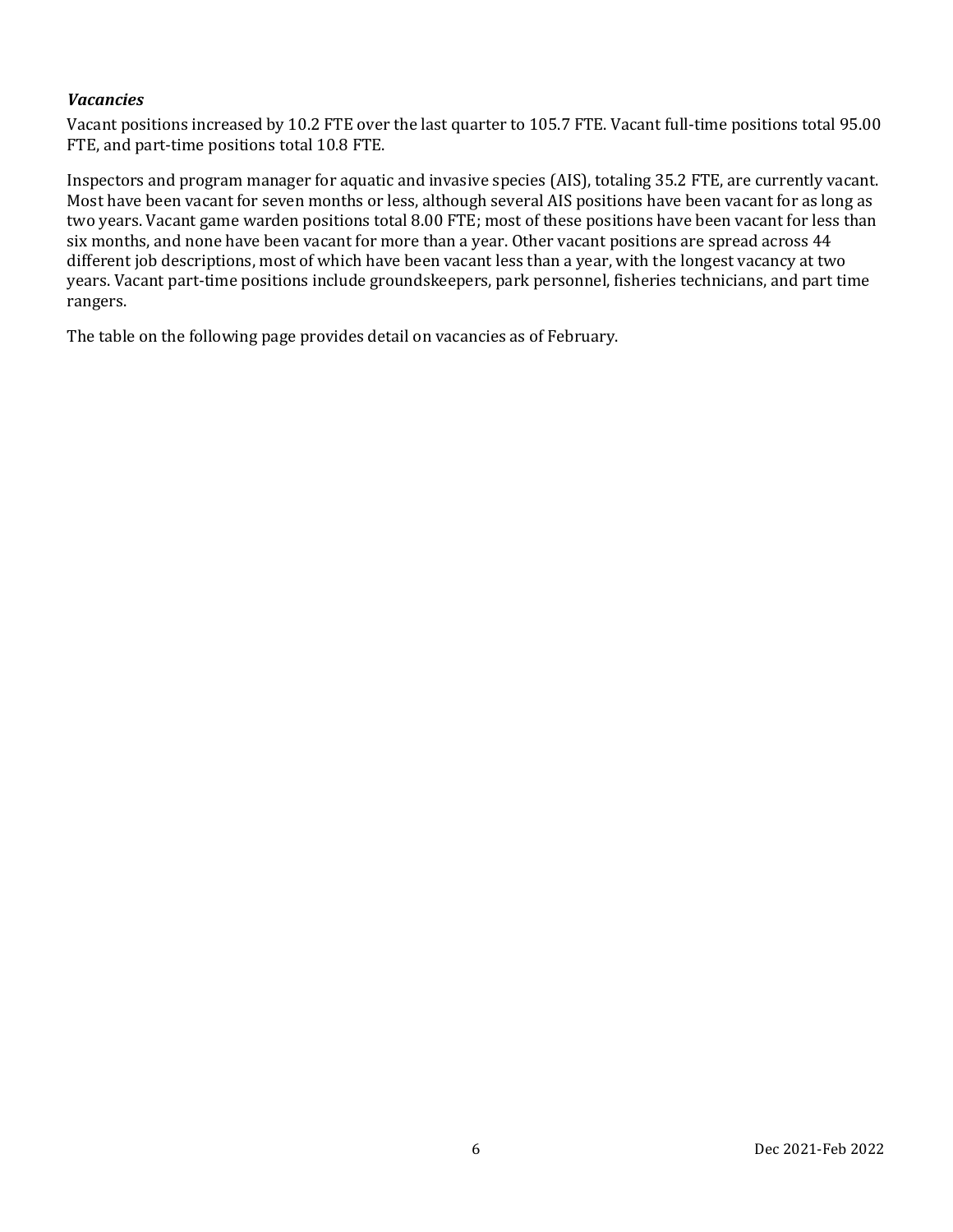| Department of Fish, Wildlife, and Parks              |                   |                      |                     |                                                            |               |               |              |
|------------------------------------------------------|-------------------|----------------------|---------------------|------------------------------------------------------------|---------------|---------------|--------------|
|                                                      |                   |                      |                     | Vacancies February 2022                                    |               |               |              |
| <b>Administration</b>                                | <b>FTE</b>        | Months Vacant        | Years Vacant        | <b>Fisheries Division (Continued)</b>                      | <b>FTE</b>    | Months Vacant | Years Vacant |
| Front Desk Admin Assistant<br>Lawyer                 | 0.50<br>1.00      | 0.7<br>1.4           | 0.1<br>0.1          | AIS Inspectors<br>AIS Inspectors                           | 0.9<br>1.3    | 19.1<br>19.1  | 1.6<br>1.6   |
| <b>Licensing Supervisor</b>                          | 1.00              | 3.2                  | 0.3                 | AIS Inspectors                                             | 0.1           | 19.1          | 1.6          |
| <b>Comment Coordinator</b>                           | 1.00              | 3.4                  | 0.3                 | AIS Inspectors                                             | 1.4           | 19.1          | 1.6          |
| <b>Commission Secretary</b>                          | 1.00              | 3.8                  | 0.3                 | AIS Inspectors                                             | 0.3           | 19.1          | 1.6          |
| <b>Budget Analyst 2</b>                              | 0.50              | 4.2                  | 0.3                 | AIS Inspectors                                             | 1.3           | 19.1          | 1.6          |
| License Permit Technician 1<br>Accounting Technician | 1.00<br>1.00      | 5.3<br>7.1           | 0.4<br>0.6          | AIS Inspectors<br>AIS Inspectors                           | 0.3<br>1.0    | 19.1<br>19.1  | 1.6<br>1.6   |
| <b>Budget Analyst 2</b>                              | 0.30              | 7.3                  | 0.6                 | AIS Inspectors                                             | 0.3           | 19.1          | 1.6          |
| Regional Admin Support                               | 1.00              | 8.4                  | 0.7                 | AIS Inspectors                                             | 2.5           | 19.1          | 1.6          |
| Lawyer                                               | 1.00              | 14.1                 | 1.2                 | AIS Inspectors                                             | 1.0           | 19.1          | 1.6          |
| Aircraft Pilot                                       | 1.00              | 19.1                 | 1.6                 | AIS Inspectors                                             | 0.3           | 19.1          | 1.6          |
| Fleet Automotive Tech<br>Division Total <sup>1</sup> | 0.90<br>11.20     | 28.0<br>8.5          | 2.3<br>0.7          | Fisheries Special Project Bio<br>AIS Watercraft Inspector  | 1.0<br>1.5    | 31.6<br>38.8  | 2.6<br>3.2   |
|                                                      |                   |                      |                     | Fisheries Technician 3                                     | 0.6           | 44.7          | 3.7          |
| <b>Communication &amp; Education Div</b>             | <b>FTE</b>        | Months Vacant        | Years Vacant        | AIS Equipment Manager                                      | 0.4           | 46.8          | 3.9          |
| Public Relations Specialist 2                        | 1.00              | 4.9                  | 0.4                 | AIS Site Lead Worker                                       | 0.5           | 54.2          | 4.5          |
| Digital Media Technician                             | 1.00              | 19.1                 | 1.6                 | AIS Inspectors                                             | 2.5           | 63.3          | 5.3          |
| <b>Public Relations Specialist</b>                   | 1.00              | 21.3                 | 1.8                 | AIS Inspectors                                             | 0.9           | 63.3          | 5.3          |
| Division Total <sup>1</sup>                          | 3.00              | 15.1                 | 1.3                 | AIS Watercraft Inspector                                   | 2.0           | 63.3          | 5.3          |
| <b>Enforcement Division</b>                          | <b>FTE</b>        | Months Vacant        | Years Vacant        | AIS Watercraft Inspector<br>Watercraft Inspectors          | 1.0<br>1.00   | 63.3<br>70.0  | 5.3<br>5.8   |
| <b>Enf Administrative Assistant</b>                  | 0.50              | 3.6                  | 0.3                 | AIS Inspectors                                             | 1.4           | 71.1          | 5.9          |
| Game Warden                                          | 1.00              | 3.8                  | 0.3                 | AIS Watercraft Inspector                                   | 1.0           | 71.3          | 5.9          |
| Game Warden                                          | 1.00              | 3.8                  | 0.3                 | AIS Watercraft Inspector                                   | 0.5           | 71.3          | 5.9          |
| Game Warden<br><b>Assistant Chief</b>                | 1.00              | 3.8                  | 0.3                 | AIS Inspectors                                             | 0.1           | 71.8          | 6.0          |
| Game Warden                                          | 1.00<br>1.00      | 5.7<br>11.9          | 0.5<br>1.0          | Fisheries Technician 3<br>Fisheries Technician 4           | 0.4<br>0.2    | 72.2<br>72.3  | 6.0<br>6.0   |
| Game Warden Sergeant                                 | 1.00              | 13.1                 | 1.1                 | AIS Inspectors                                             | 0.3           | 72.4          | 6.0          |
| License Fraud Investigator                           | 1.00              | 16.5                 | 1.4                 | AIS Watercraft Inspector                                   | 1.5           | 72.4          | 6.0          |
| Game Warden                                          | 1.00              | 17.0                 | 1.4                 | AIS Watercraft Inspector                                   | 0.8           | 73.6          | 6.1          |
| Game Warden                                          | 1.00              | 21.3                 | 1.8                 | AIS Watercraft Inspector                                   | 0.1           | 73.6          | 6.1          |
| Game Warden                                          | 1.00              | 25.9                 | 2.2                 | AIS Watercraft Inspector                                   | 1.3           | 73.9          | 6.2          |
| Division Total <sup>1</sup>                          | 10.50             | 11.8                 | 1.0                 | AIS Inspectors                                             | 0.1<br>0.9    | 74.9<br>75.8  | 6.2<br>6.3   |
| <b>Technical Services Division</b>                   | <b>FTE</b>        | Months Vacant        | Years Vacant        | AIS Inspectors<br>AIS Inspectors                           | 1.0           | 78.8          | 6.6          |
| <b>GIS Technician</b>                                | 1.00              | 3.8                  | 0.3                 | AIS Inspectors                                             | 0.5           | 78.9          | 6.6          |
| <b>Quality Assurance Analyst</b>                     | 1.00              | 16.6                 | 1.4                 | AIS Watercraft Inspector                                   | 0.1           | 85.1          | 7.1          |
| DevOps Bureau Chief                                  | 1.00              | 36.3                 | 3.0                 | AIS Inspectors                                             | 0.3           | 308.3         | 25.7         |
| Division Total <sup>1</sup>                          | 3.00              | 18.9                 | 1.6                 | Division Total                                             | 46.70         | 38.0          | 3.2          |
| <b>Wildlife Division</b>                             | <b>FTE</b>        | Months Vacant        | Years Vacant        | <b>Parks Division</b>                                      | <u>FTE</u>    | Months Vacant | Years Vacant |
| Wildlife Management Biologist                        | 1.00              | 3.0                  | 0.3                 | State Trails Coordinator                                   | 1.00          | 1.8           | 0.2          |
| Wildlife Management Specialist                       | 1.00              | 3.7                  | 0.3                 | Ranger Generalist                                          | 0.70          | 2.4           | 0.2          |
| Wildlife Technician 4<br>Wildlife Technician 4       | 1.00<br>0.50      | 3.8<br>3.8           | 0.3<br>0.3          | Regional FAS Program Manager<br>Parks Administrative Clerk | 1.00<br>0.50  | 3.3<br>3.8    | 0.3<br>0.3   |
| Wildlife Management Biologist                        | 1.00              | 6.1                  | 0.5                 | Park Technician                                            | 0.40          | 5.9           | 0.5          |
| Wildlife Management Biologist                        | 1.00              | 9.6                  | 0.8                 | Park Manager 1                                             | 1.00          | 6.1           | 0.5          |
| Wildlife Management Biologist                        | 1.00              | 11.2                 | 0.9                 | Regional FAS Program Manager                               | 1.00          | 6.5           | 0.5          |
| WL Statewide Program Coordinat                       | 1.00              | 14.3                 | 1.2                 | Park Technician                                            | 0.70          | 9.5           | 0.8          |
| Wildlife Technician 3                                | 0.10              | 15.4                 | 1.3                 | Region 3 Maintenance Worker 3                              | 0.50          | 9.5           | 0.8          |
| Regional Wildlife Manager<br><b>Biologist</b>        | 1.00<br>1.00      | 16.0<br>19.1         | 1.3<br>1.6          | Tour Guide 1<br>Groundskeeper                              | 0.30<br>1.70  | 9.5<br>10.6   | 0.8<br>0.9   |
| Wildlife Management Biologist                        | 1.00              | 19.1                 | 1.6                 | Ranger Generalist                                          | 0.30          | 10.8          | 0.9          |
| Division Total <sup>1</sup>                          | 10.60             | 10.3                 | 0.9                 | Park Technician                                            | 0.40          | 11.3          | 0.9          |
|                                                      |                   |                      |                     | Groundskeeper                                              | 1.20          | 11.8          | 1.0          |
|                                                      |                   |                      |                     | Park Technician                                            | 0.70          | 13.0          | 1.1          |
| <b>Fisheries Division</b><br>AIS Area Supervisor     | <b>FTE</b><br>1.0 | Months Vacant<br>0.7 | Years Vacant<br>0.1 | Park Technician<br>Ranger Generalist                       | 0.40<br>0.50  | 13.1<br>13.1  | 1.1<br>1.1   |
| <b>Fisheries Management Biologist</b>                | 1.0               | 1.3                  | 0.1                 | Ranger Generalist                                          | 0.50          | 14.3          | 1.2          |
| Fisheries Technician 5                               | 0.5               | 1.4                  | 0.1                 | Ranger Generalist                                          | 0.50          | 14.3          | 1.2          |
| Fisheries Technician 3                               | 0.1               | 2.6                  | 0.2                 | Ranger Generalist                                          | 0.40          | 14.3          | 1.2          |
| <b>Fish Culture Specialis</b>                        | 1.0               | 3.7                  | 0.3                 | FAS Maintenance Worker 3                                   | 0.80          | 15.2          | 1.3          |
| Fisheries Technician 5                               | 1.0               | 3.7                  | 0.3                 | Outdoor Recreation Program Mgr                             | 1.00          | 15.3          | 1.3          |
| Fisheries Technician 5<br>Fisheries Technician 5     | 1.0<br>1.0        | 3.7<br>3.8           | 0.3<br>0.3          | Park Technician<br>Groundskeeper                           | 0.20<br>0.30  | 15.3<br>15.4  | 1.3<br>1.3   |
| AIS Watercraft Inspector                             | 0.1               | 6.0                  | 0.5                 | WMA Maintenance Worker 3                                   | 0.40          | 15.4          | 1.3          |
| Fisheries Technician 4                               | 0.6               | 6.0                  | 0.5                 | Groundskeeper                                              | 0.20          | 16.5          | 1.4          |
| Fisheries Technician 4                               | 1.0               | 6.1                  | 0.5                 | Park Technician                                            | 0.20          | 16.6          | 1.4          |
| Fisheries Tech 3                                     | 0.5               | 7.3                  | 0.6                 | WMA Maintenance Worker 3                                   | 0.50          | 22.3          | 1.9          |
| Fisheries Technician 3<br>AIS Site Lead Worker       | 0.5<br>1.4        | 9.5<br>9.6           | 0.8<br>0.8          | Maintenance Worker 2<br>Stewardship Dev Program Mgr        | 0.80<br>1.00  | 23.6<br>24.0  | 2.0<br>2.0   |
| AIS Watercraft Inspector                             | 1.9               | 9.6                  | 0.8                 | Special Projects Assistant                                 | 0.20          | 30.1          | 2.5          |
| AIS Watercraft Inspector                             | 0.4               | 9.7                  | 0.8                 | Park Maintenance Worker 3                                  | 0.50          | 40.0          | 3.3          |
| AIS Watercraft Inspector                             | 0.2               | 10.7                 | 0.9                 | FAS Maintenance Worker 3                                   | 0.50          | 42.7          | 3.6          |
| Fisheries Technician 3                               | 0.1               | 11.8                 | 1.0                 | WMA Maintenance Worker 3                                   | 0.30          | 45.2          | 3.8          |
| AIS Site Lead Worker<br>AIS Inspectors               | 0.1<br>0.3        | 13.8<br>19.1         | 1.2<br>1.6          | Park Maintenance Worker 3<br>Division Total <sup>1</sup>   | 0.40<br>21.00 | 87.8<br>15.1  | 7.3<br>1.3   |
| AIS Inspectors                                       | 0.3               | 19.1                 |                     |                                                            |               |               |              |
|                                                      |                   |                      | 1.6                 |                                                            |               |               |              |

**1 Division Totals for months and days vacant are weighted averages**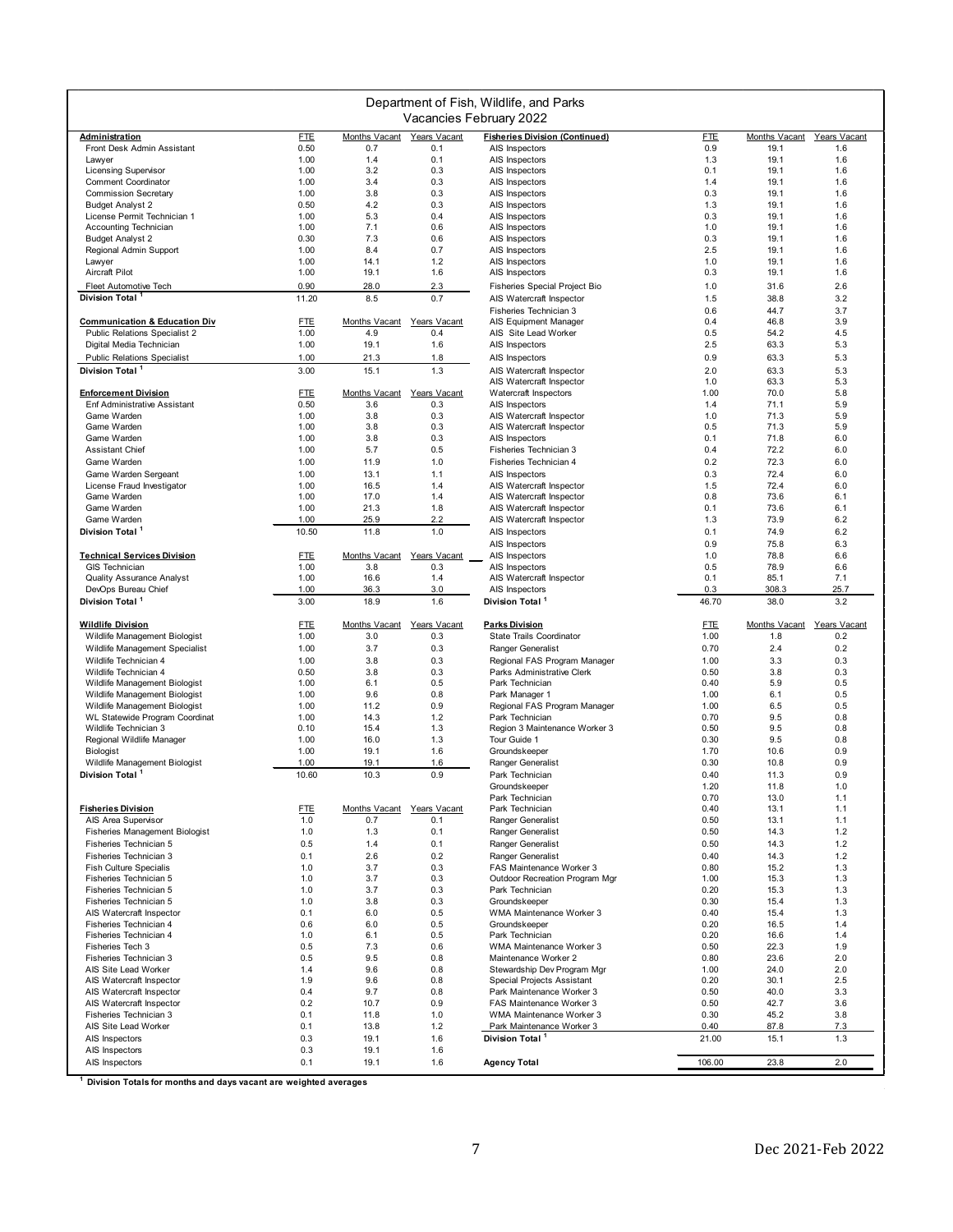#### *Movement of FTE*

The Department of Fish, Wildlife, and Parks is undergoing a reorganization that consolidates several functions into a newly configured parks and outdoor recreation division. The division is responsible for: visitor use; recreation management; maintenance at state parks; fishing access sites; wildlife management areas; river recreation management; access for hunting, fishing, and other types of recreation on public and private lands; and recreational trail and shooting range grant programs, as well as FWP shooting range development projects.

The reorganization includes the movement of 75.30 FTE from the fisheries and wildlife divisions to the parks & outdoor recreation, administration, communications and education divisions.

The table below summarizes all movement of FTE.

| Fish, Wildlife, and Parks<br><b>Total FTE Movement</b> |         |
|--------------------------------------------------------|---------|
|                                                        | FTF     |
| <b>Division</b>                                        | Change  |
| <b>Fisheries</b>                                       | (34.77) |
| Wildlife                                               | (40.53) |
| Parks and Outdoor Recreation                           | 68.29   |
| Communication & Education                              | 0.50    |
| Administration                                         | 6.51    |
| Net Change                                             |         |

## **Next Steps for Personal Services Reporting**

In upcoming Quarterly Financial Reports, the LFD will begin the process of a more comprehensive look at personal services. The LFD will compare two executive "snapshots" -- July 2020 and July 2022. The analysis will identify adjustments adopted by the legislature in 2021 and modifications made by the agencies, within the confines of budget law.

The September Quarterly Financial Report will provide the complete comparison from July 2020 to July 2022. Ultimately, the analysis will result in a description of all the components that will be part of the executive's decision package one (DP 1) 2025 biennium budget request. This work will prepare legislators for budget deliberations in the 2023 session. For a review of how DP 1 works and snapshot components, please read this [short brochure](https://montana.maps.arcgis.com/apps/Cascade/index.html?appid=23095fcf15754f4fb38b63c58a884b97) from 2019. This story map was created with the Story Map Cascade application in ArcGIS Online.

## **OTHER ISSUES**

## **Information Technology Projects**

#### ExploreMT

The 2019 Legislature approved HB 10 (Long-Range Information Technology), which appropriated \$2.5 million in state special revenue and \$7.5 million in federal revenue to develop a new automated licensing system to replace the current system that has been in place for 20 years.

The project is in the early developmental stage and has expended \$954,000 in federal special revenue and a small amount of state special revenue through February of FY 2022.

## **Status of Line Itemed Decision Packages**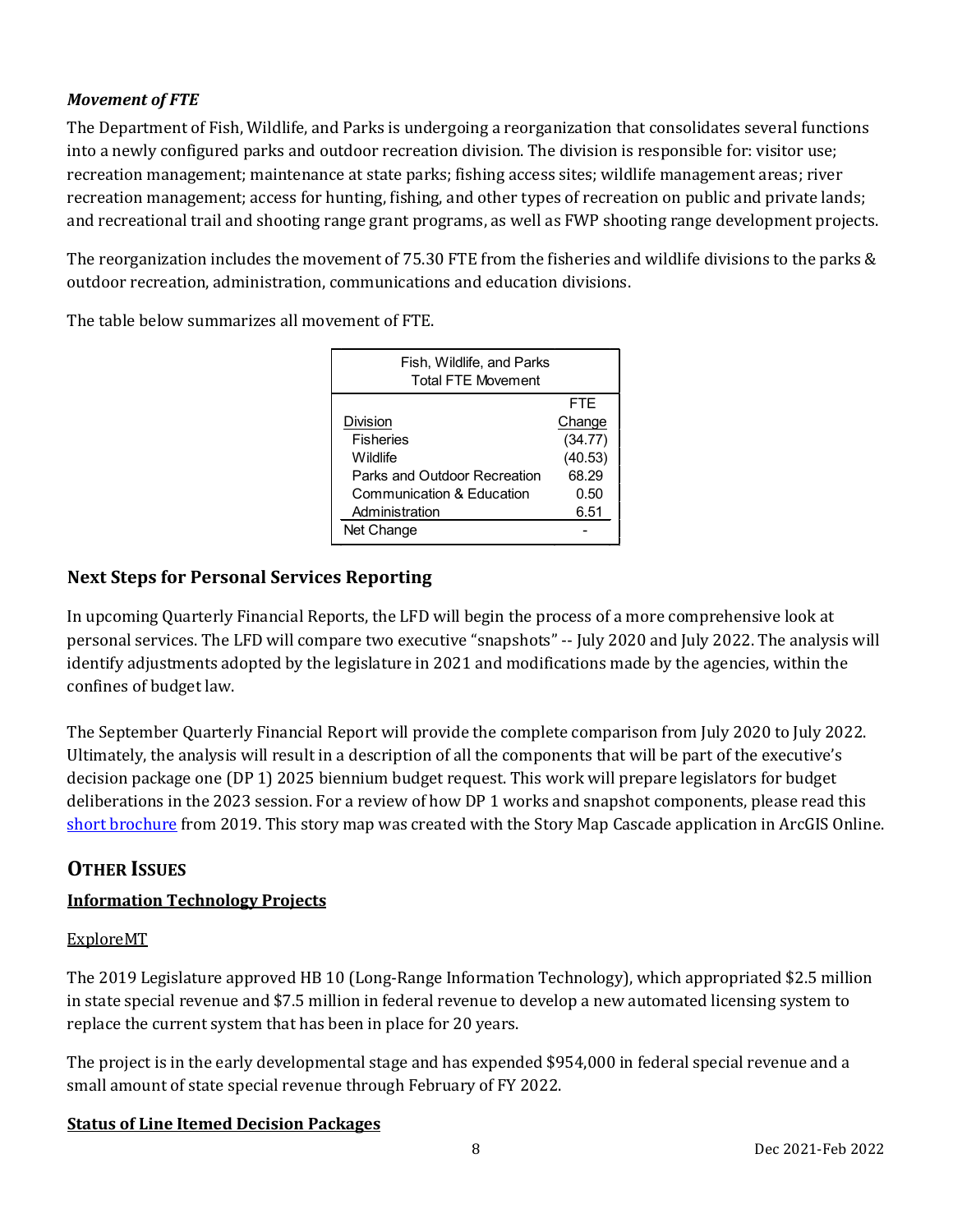The table below summarizes the agencies expenditures against legislative appropriations for decision packages that appear as a line item in HB 2. A detailed discussion of each decision package is provided below.

| The Department of Fish Wildlife and Parks                                                   |               |                 |           |          |  |  |  |  |
|---------------------------------------------------------------------------------------------|---------------|-----------------|-----------|----------|--|--|--|--|
| Legislative Appropriation and Expenditures Year to Date for FY 2022                         |               |                 |           |          |  |  |  |  |
|                                                                                             | Legislative   |                 |           | Percent  |  |  |  |  |
| <b>Decision Package</b>                                                                     | Appropriation | <b>Budgeted</b> | Expended  | Expended |  |  |  |  |
| DP 304 - Technology Modernization Purchase and Maintenance (Restricted/One-Time-Only)       | \$600,000     | \$600,000       | \$0       | 0.0%     |  |  |  |  |
| DP 307 - Fishing and Water Access Sites (Restricted/Biennial/One-Time-Only)                 | 200.000       |                 |           | 0.0%     |  |  |  |  |
| DP 308 - Fishing Access Weed Control & Riparian Habitat (Restricted/Biennial/One-Time-Only) | 150,000       |                 |           | 0.0%     |  |  |  |  |
| DP 3061 - Statewide Fisheries Management Study (One-Time-Only)                              | 70.000        | 70,000          |           | 0.0%     |  |  |  |  |
| DP 520 - Wolf collaring SW Montana (Restricted/Biennial/One-Time-Only)                      | 25.000        | 50,000          |           | $0.0\%$  |  |  |  |  |
| DP 608 - Statewide Parks Operation Increase (One-Time-Only)                                 | 200.000       | 200.000         | 148.588   | 74.3%    |  |  |  |  |
| DP 618 - Smith River Corridor Enhancement (Biennial)                                        | 200.000       | 200,000         |           | $0.0\%$  |  |  |  |  |
| DP 621 - Snowmobile Trail Groomers - (Biennial)                                             | 300,000       | 300.000         | 235.525   | 78.5%    |  |  |  |  |
| DP 602 - Milltown State Park (Restricted)                                                   | 126.407       | 126.407         |           | $0.0\%$  |  |  |  |  |
| DP 632 - Lake Frances Floating Dock (Restricted/Biennial/One-Time-Only)                     | 25,000        | 25,000          |           | $0.0\%$  |  |  |  |  |
| DP 920 - Public Access Land Agree (REST/Biennial)                                           | 500,000       | 500.000         | 106,799   | 21.4%    |  |  |  |  |
| Total of HB 2 Line Itemed Decision Packages                                                 | \$2,396,407   | \$2,071,407     | \$490.912 | 20.5%    |  |  |  |  |

#### DP 304 - Technology Modernization Purchase and Maintenance (Restricted/OTO**)**

FY 2022 - \$600,000 State Special Revenue FY 2023 - \$145,000 State Special Revenue

The legislature approved an increase in appropriations from the state special revenue general license account for the purchase and ongoing maintenance of a facilities management system. The proposal would cover:

- Purchase of a facilities management system: \$600,000
- Facilities management system annual maintenance: \$100,000
- Annual vender support: \$45,000

As of February, the agency has not expended against this authority.

#### DP 307 - Fishing and Water Access Sites (RST/BIEN/OTO)

FY 2022 - \$200,000 State Special Revenue FY 2023 - \$200,000 State Special Revenue

The legislature approved a one-time-only increase in appropriation of state special revenue to address increases in recreational use of fishing and water access sites. It is the intention of the legislature that the agency will use funds to maximize federal matching funds wherever possible. As of February, the agency has not expended against this authority.

#### DP 308 - Fishing Access Weed Control & Riparian Habitat (RST/BIEN/OTO)

FY 2022 - \$150,000 State Special Revenue FY 2023 - \$150,000 State Special Revenue

The legislature approved a one-time-only increase in appropriation of state special revenue to improve riparian habitat and increase weed control for at least five fishing access sites. It is the intention of the legislature that the agency will use funds to maximize federal matching funds wherever possible.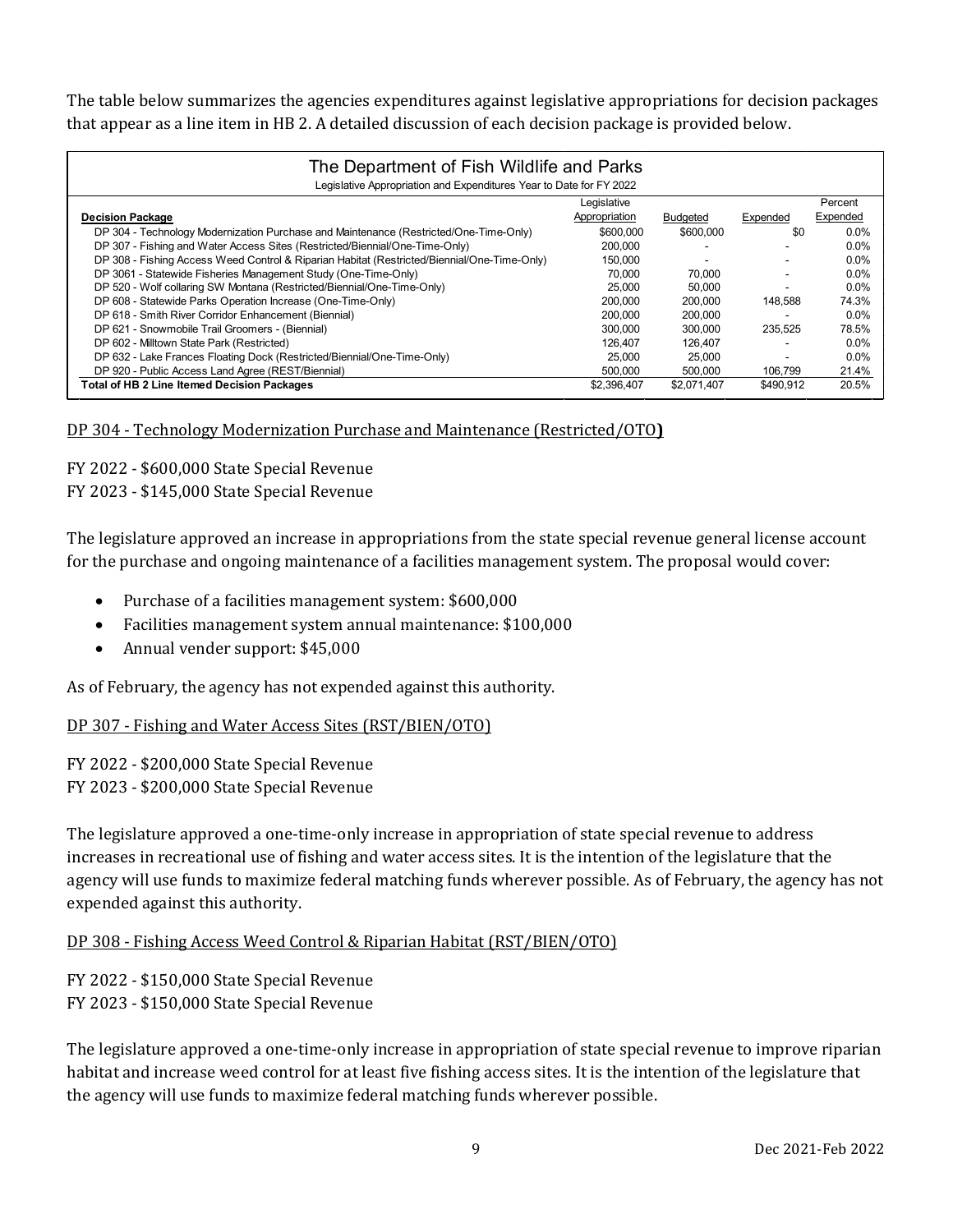As of February, the agency has not expended against this authority.

#### DP 3061 - Statewide Fisheries Management Study (OTO)

FY 2022 - \$70,000 State Special Revenue

The legislature approved a one-time-only appropriation of state special revenue to support a study to evaluate the risks of fish movement within the state.

As of February, the agency has not expended against this authority.

#### DP 520 - Wolf collaring SW Montana (RST/BIEN/OTO)

FY 2022 - \$25,000 State Special Revenue FY 2023 - \$25,000 State Special Revenue

The legislature approved state special revenue to fund the collaring of three wolves in southwestern Montana. The agency has budgeted \$50,000 of this appropriation in FY 2022; as of February, no expenditures have been made.

HB 2 has the following language related to this decision package: "Fish, Wildlife, and Parks will report to the Environmental Quality Council by the first day of December of each year of the 2023 Biennium on actual number of wolfs collared in South Western Montana."

#### DP 608 - Statewide Parks Operation Increase (OTO)

FY 2022 - \$200,000 State Special Revenue FY 2023 - \$200,000 State Special Revenue

The legislature approved a one-time-only increase in an appropriation for operating expenditures to address increases in park visits and the extended park season, which is funded from miscellaneous fees for parks services and motorboat fuel taxes.

As of February, the agency has expended 74.3% or \$148,600 against this authority. Expenditures were made at 33 of the 50 state parks across the state; the largest expenditure for \$24,400 was made at Lewis & Clark Caverns State Park.

#### DP 618 - Smith River Corridor Enhancement (BIEN)

FY 2022 - \$200,000 State Special Revenue FY 2023 - \$200,000 State Special Revenue

The legislature approved an increase in appropriation for the biennium in operational expenses for the Smith River corridor and funds the appropriation from float fees, outfitter fees and other permit fees on the Smith River. As of February, the agency has not expended against this appropriation.

DP 621 - Snowmobile Trail Groomers - (BIEN**)**